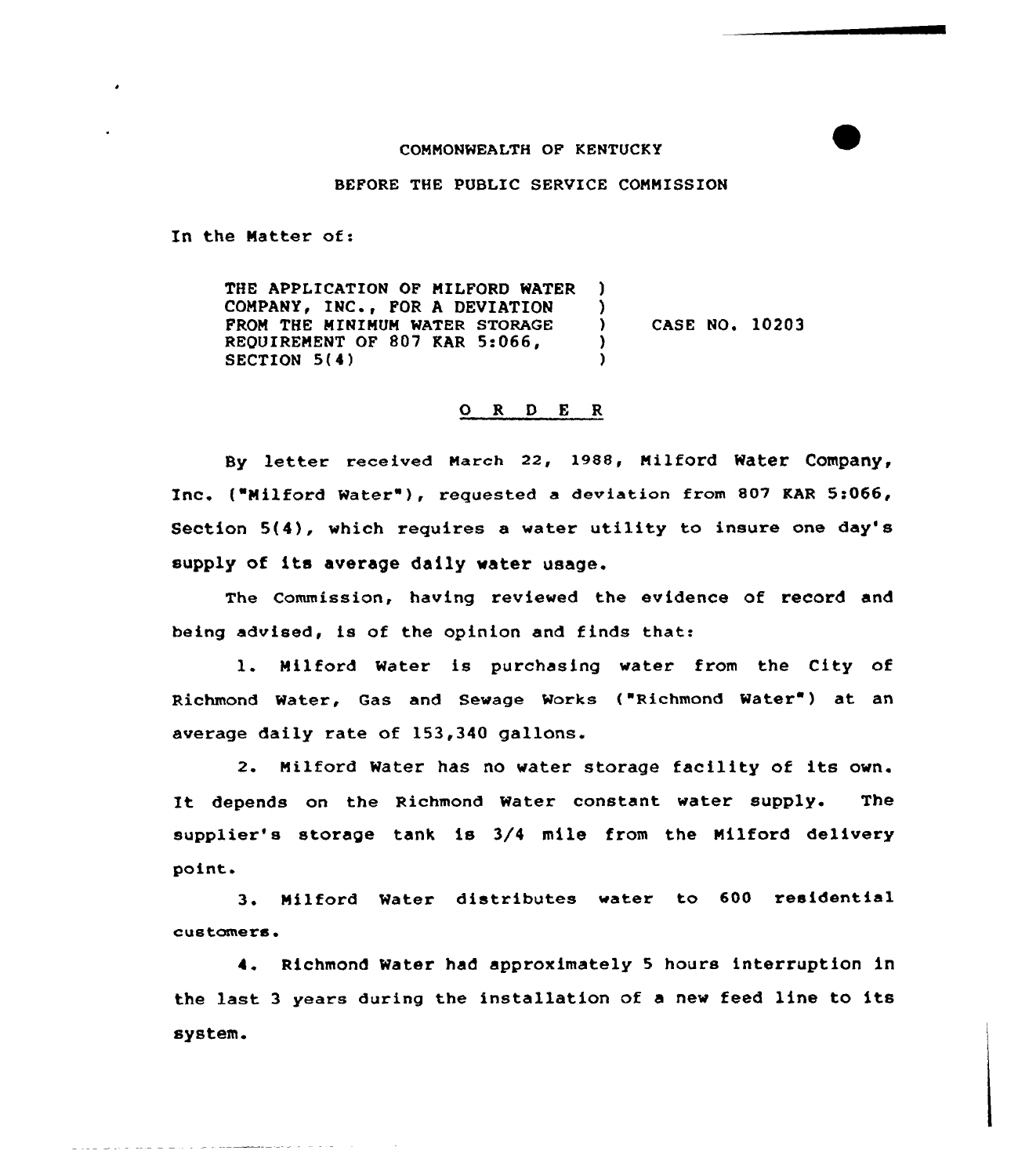<sup>5</sup> <sup>~</sup> Richmond Water does not guarantee a continuous supply of water without interruption or fluctuation to Milford Water.

6. Richmond Water has surplus production capabilities at the current demand rates which on average are 4.46 million gallons per day and has 8.4 million gallons storage capacity.

7. since Richmond water does not guarantee <sup>a</sup> constant water supply without interruption to Nilford Mater and does not reserve part of its storage capacity for Milford Water, it is the Commission's Opinion that Nilford Water should comply with 807 KAR 5:066, Section 5(4) and should have a minimum of one day's storage for its system.

8. Milford Water should be granted a deviation from 807 KAR 5:066, Section 5(4) until July 1, 1991, to bring its system in compliance with the Commission's regulation by providing a minimum of one day's water storage for its system.

IT IS THEREFORE ORDERED that:

1. Milford Water be and it hereby is granted a deviation from 807 KAR 5:066, Section 5(4) until July 1, 1991.

2. Nilford Water shall provide a minimum storage of one day's consumption to its system prior to the expiration date of this deviation.

 $-2-$